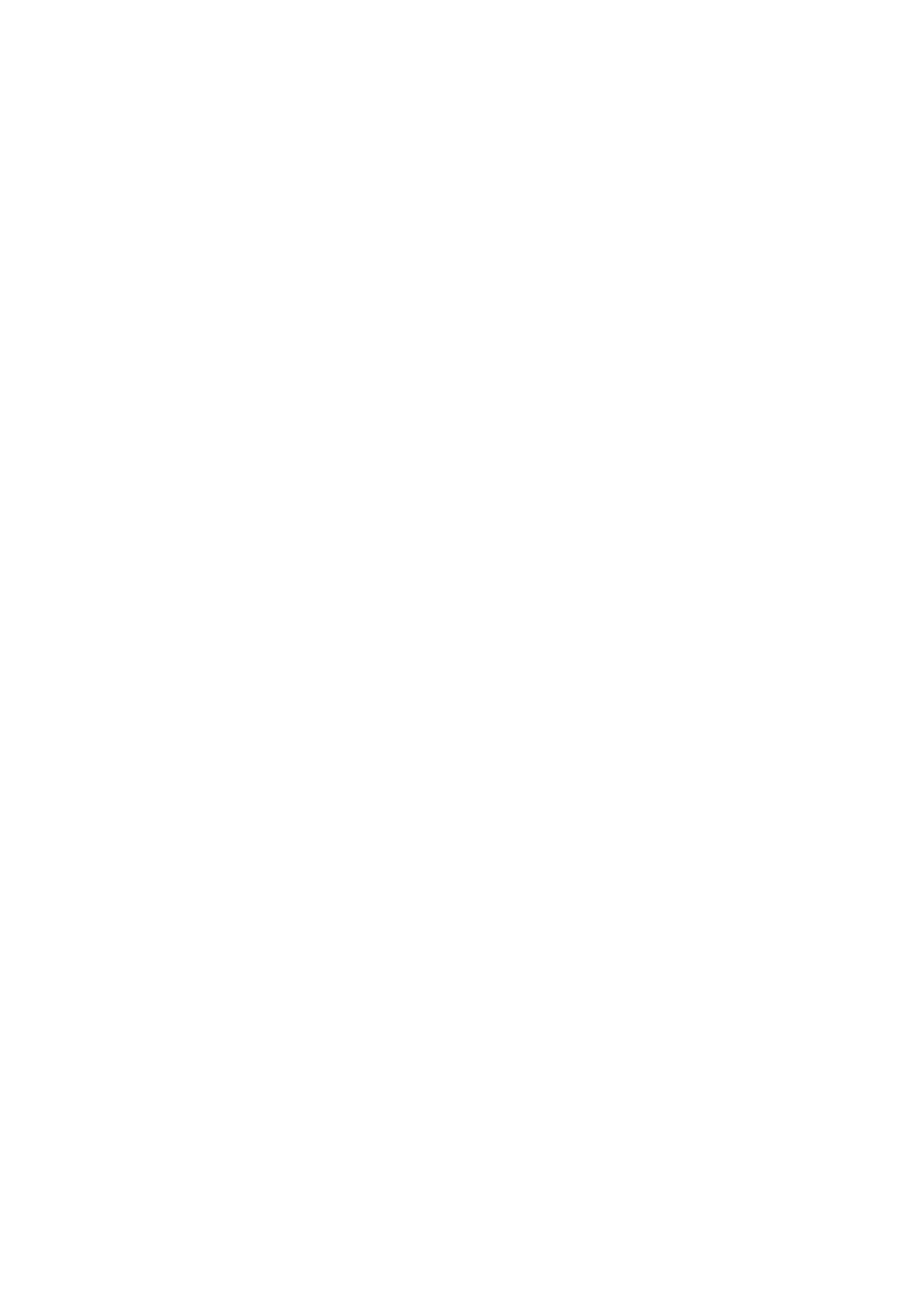First print



New South Wales

# **Law Enforcement (Powers and Responsibilities) Amendment (Move On Directions) Bill 2011**

### **Contents**

|    |                                                                               | Page |
|----|-------------------------------------------------------------------------------|------|
|    | Name of Act                                                                   |      |
| 2. | Commencement                                                                  |      |
|    | Amendment of Law Enforcement (Powers and<br>Responsibilities) Act 2002 No 103 |      |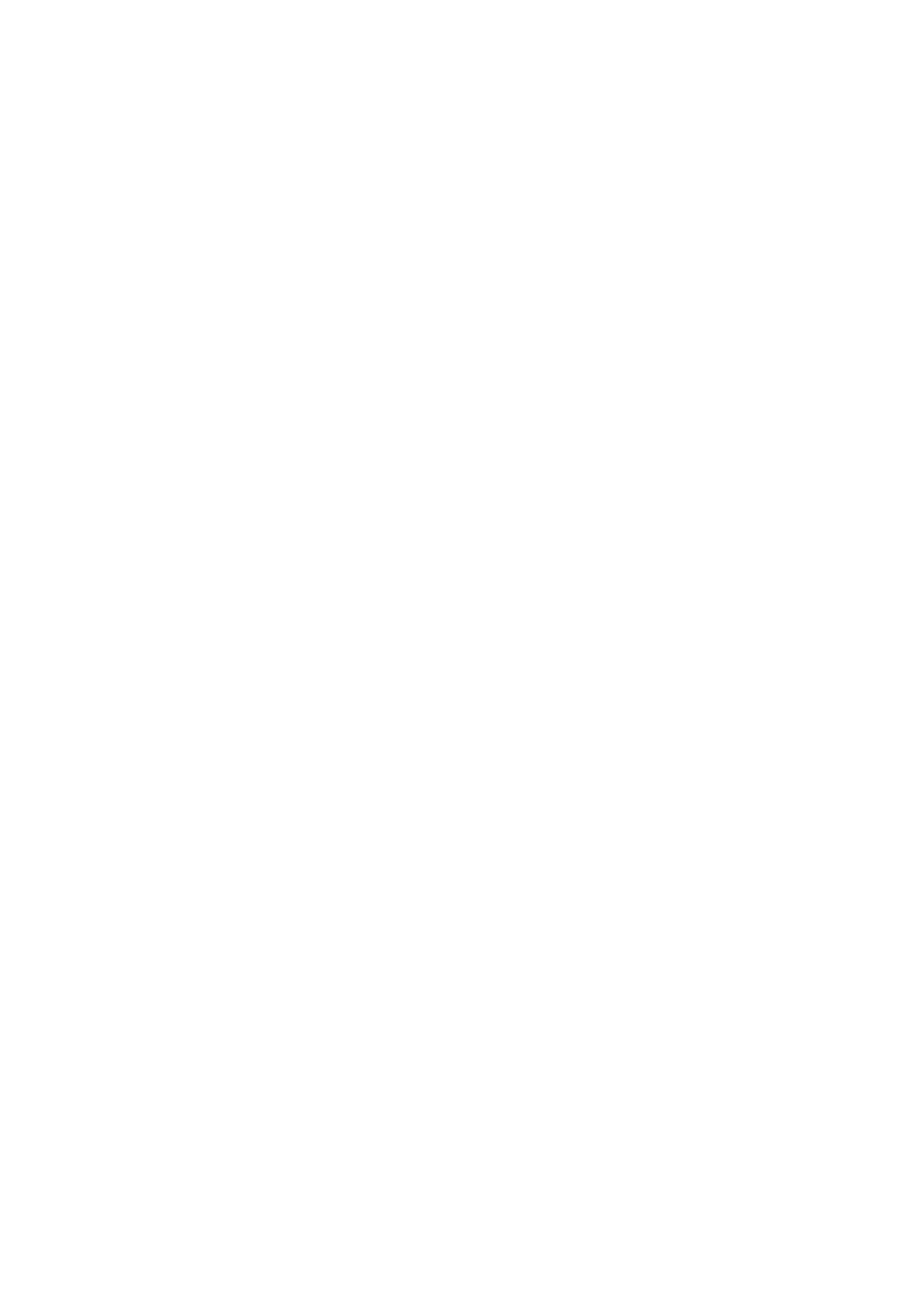

New South Wales

# **Law Enforcement (Powers and Responsibilities) Amendment (Move On Directions) Bill 2011**

No , 2011

#### **A Bill for**

An Act to amend the *Law Enforcement (Powers and Responsibilities) Act 2002* in relation to move on directions to intoxicated persons in public places.